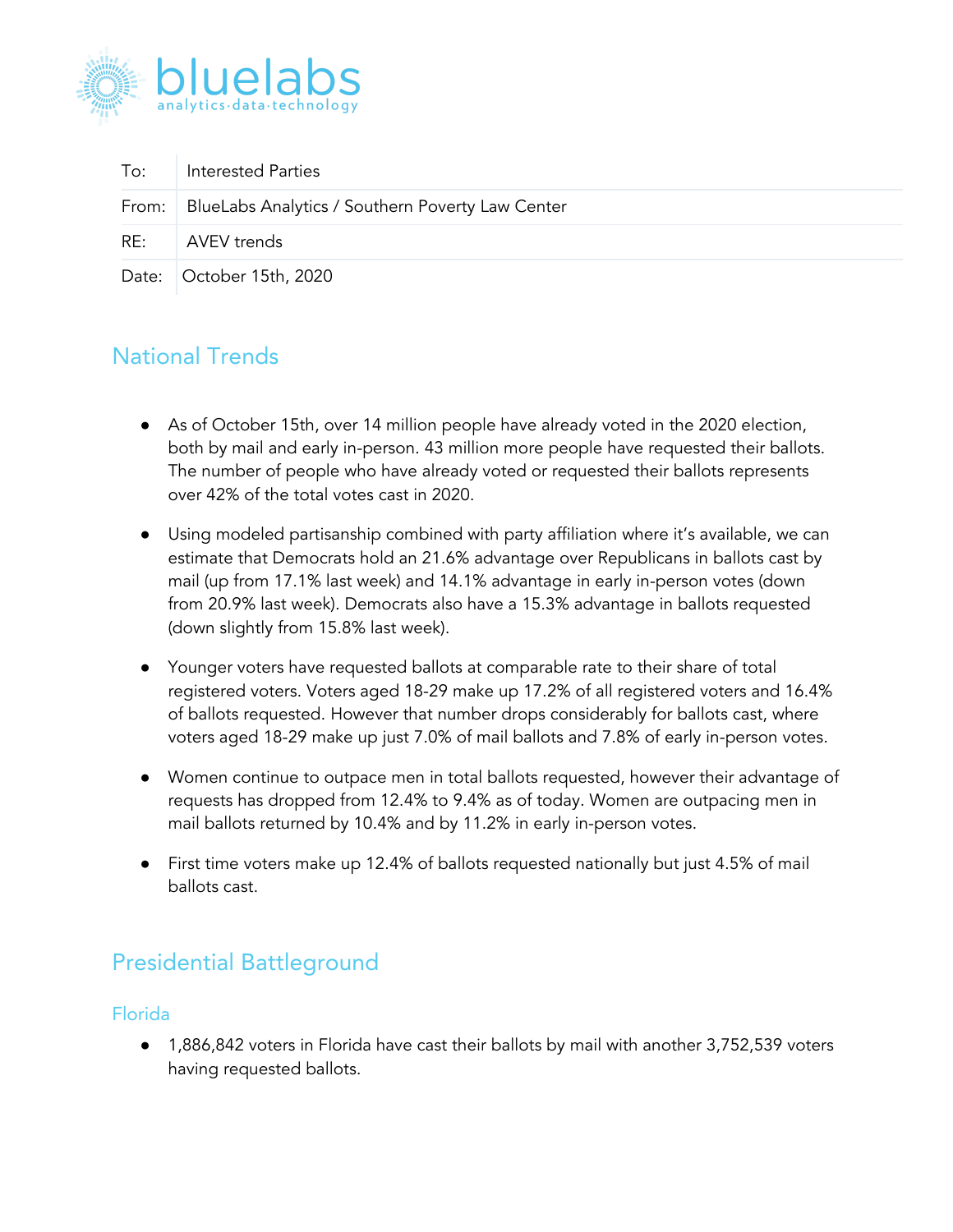- Democrats are outpacing Republicans in terms of mail ballots cast by 21.2%. Among ballots requested, Democrats hold a 10.28% advantage (down from 12.6% on 10/8). This is based on official party registration, not modeled partisanship.
- Latinx voters currently make up 12.5% of mail ballots cast, though they represent 16.2% of registered voters in the state. Latinx voters make up 18.2% of ballot requests.
- First time voters make up 5.4% of mail ballots cast in Florida, compared to 4.5% nationally.

### Pennsylvania

- 500,833 voters in Pennsylvania have cast their ballots by mail with another 2,043,714 people having requested ballots.
- The share of ballots cast among voters under 40 is just 19.6% despite representing 26.4% of ballots requested.
- Democrats are significantly outpacing Republicans in mail ballots cast. They currently hold a 60.5% advantage. This is using official party registration, not modeled partisanship.
- While first time voters represent 8.0% of ballots requested, they make up just 4.2% of mail ballots cast.

### Michigan

- 1,174,423 people in Michigan have cast their mail ballots. Another 1,650,714 have requested ballots and 25,947 have voted early in-person.
- Modeled Republicans are currently outpacing modeled Democrats in mail ballots cast by 1.0% (this is down from 10/8 when modeled Democrats held a 1.0% advantage).
- Black voters make up 10.6% of ballots returned (up from 9.5% last week).
- First time voters make up 9.5% of outstanding ballots requested, but just 4.4% of mail ballots cast.

### **Wisconsin**

- 704,537 voters in Wisconsin have voted in the 2020 election. Another 541,836 voters have requested their mail ballots.
- Modeled Democrats are leading modeled Republicans in mail ballots cast by 1.4% (down from 3.6% on 10/8).
- Voters 65 and older currently make up 44.4% of mail ballots cast despite making up just 36.9% of registered voters.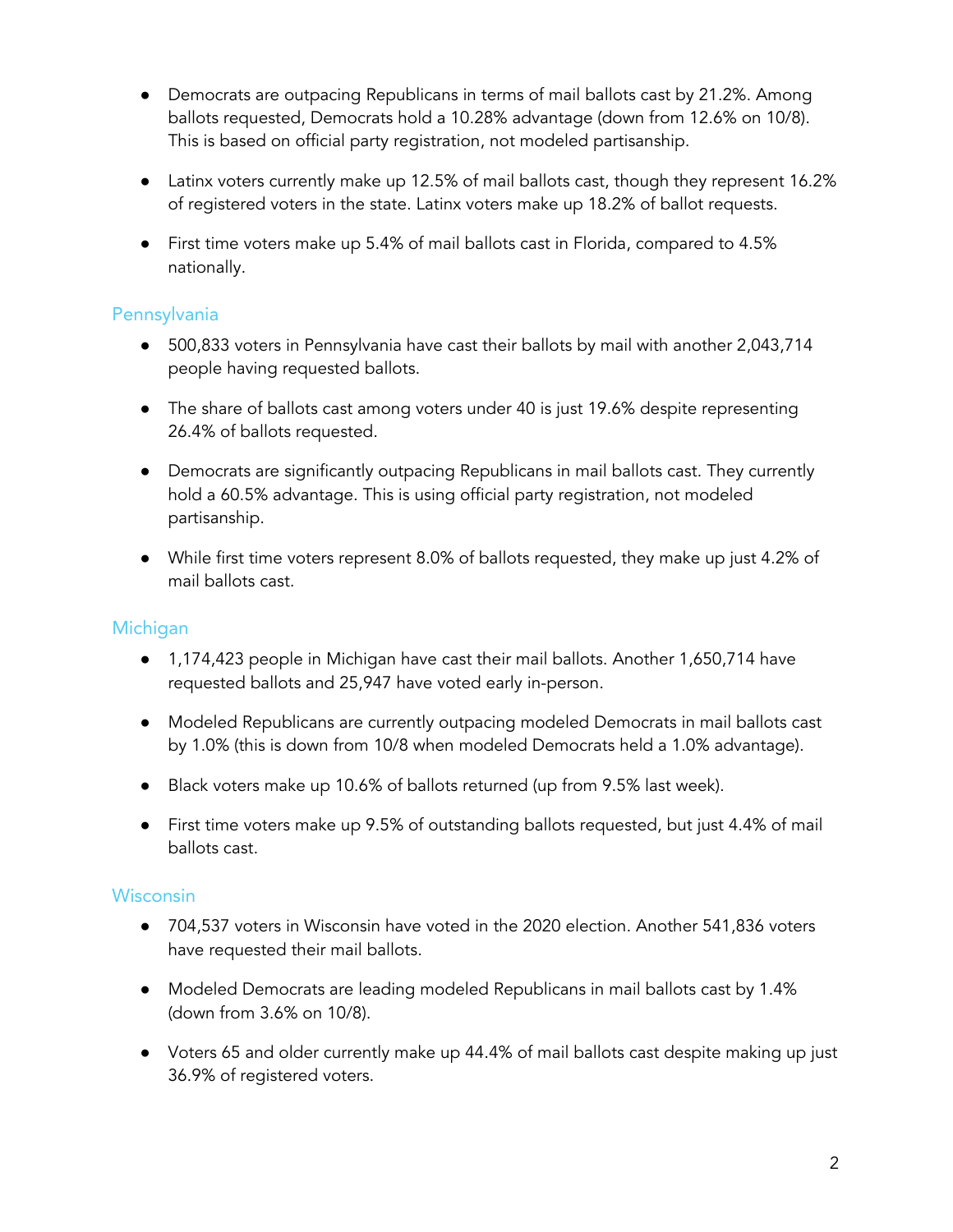#### Nevada

- 34,908 voters in Nevada have cast their ballots by mail. The state of Nevada sent mail ballots to all registered voters this year, so there is no data about ballot requests to report.
- Democrats are currently outpacing Republicans by 6.4% in mail ballots cast. This is using official party registration, not modeled partisanship.
- 9.6% of mail ballots cast have come from first time voters, which is ahead of the 4.5% national average.
- Despite making up 19.7% of registered voters in Nevada, Latinx voters make up just 8.8% of mail ballots cast. Similarly, Black voters make up 11.6% of registered voters but just 6.3% of mail ballots cast.

# Senate Battleground

#### **Georgia**

- 735,961 people have cast ballots (either by mail or early in-person) in Georgia, with another 1,060,393 having requested mail ballots.
- Modeled Democrats still hold a 9% advantage over Republicans in ballots returned. However, that advantage is slimmer - only 3.9% - when looking at early in-person votes.
- Black voters currently over-index in early in-person votes. They make up 38.6% of EIP votes, while being 34.6% of registered voters in Georgia.
- Cobb, Fulton, Dekalb, and Gwinnett counties lead in ballots cast by mail. These counties lead in early in-person votes as well.

### North Carolina

- In North Carolina, 493,610 voters have cast their mail ballots.
- Black voters continue to cast absentee ballots at a steady rate of 17.4%. This is consistent with the share of Black registered voters in North Carolina (17.8%).
- By party, Democrats still make up almost three times more ballots returned than Republicans (51.0% compared to 17.8%, respectively). The 33.2% gap is slightly down from 35.3% last week. This is using official party registration, not modeled partisanship.
- Wake and Mecklenburg continue to outpace other counties in votes cast by mail, representing 28.2% of ballots returned (slightly up from 26.8% last week).